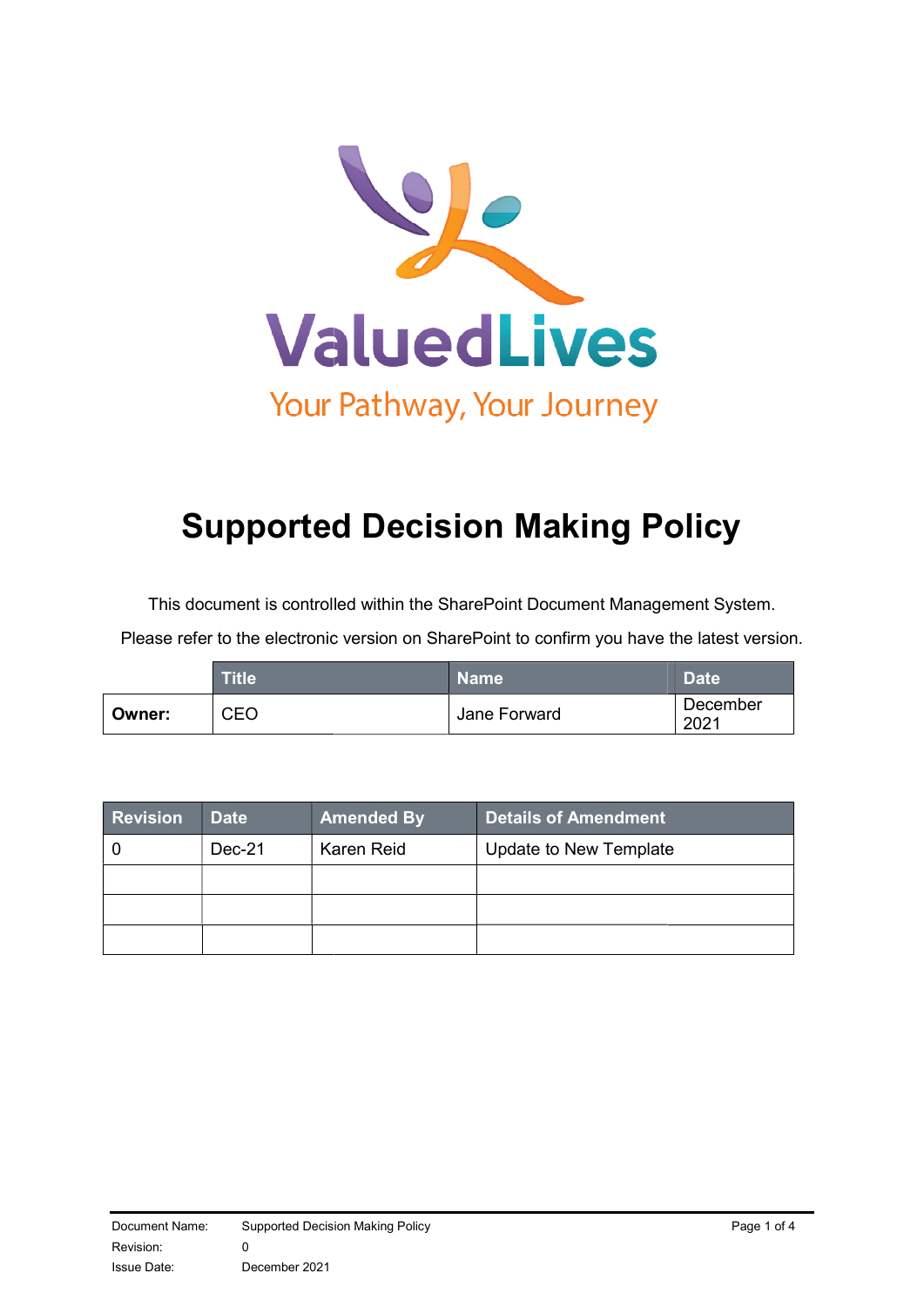# **TABLE OF CONTENTS**

| 5. CHILDREN UNDER THE CARE OF THE CEO OF CHILD PROTECTION & FAMILY |  |
|--------------------------------------------------------------------|--|
|                                                                    |  |
|                                                                    |  |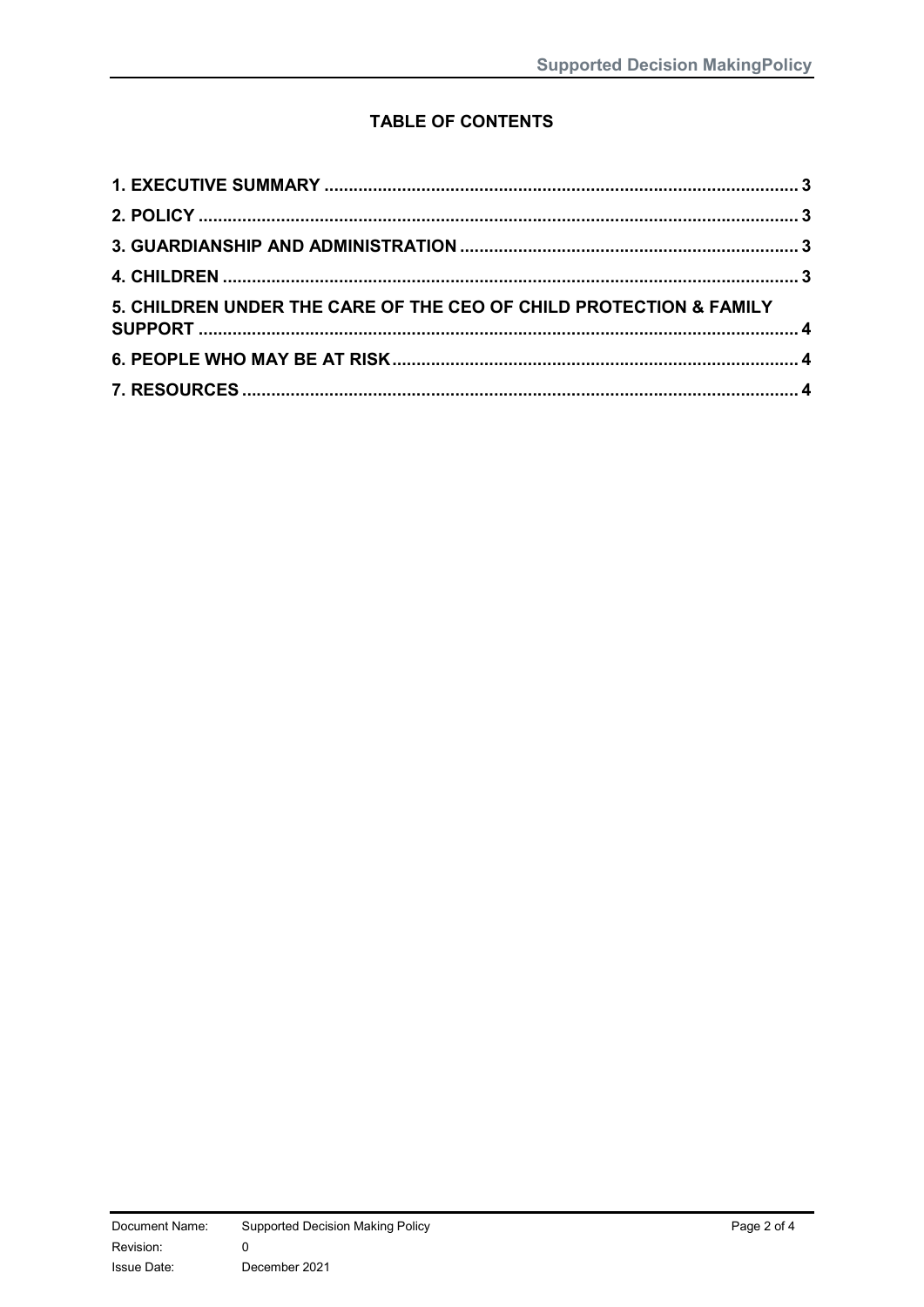# 1. Executive Summary

Valued Lives is committed to supporting people that we work for to make their own decisions, so they can develop and pursue their own goals, make choices about their life and exercise some control over the things that are important to them.

People that we work alongside have heightened vulnerability to risk due to their disability or mental health concern and may need support to make decisions and to ensure that their views are taken into account.

### 2. Policy

Valued Lives will ensure that:

- Each person will have the opportunity to express their will and preference.
- **Each person will be able to exercise the right to make decisions.**
- Each person can expect to have access to appropriate support to make decisions.

Occasionally, a person may be unable to make decisions, or may require assistance to make decisions that are in their own best interest. Children, and adults with reduced decision-making capacity, may require assistance to have their views and best interests considered when decisions are made on their behalf, as well as needing to be protected from exploitation, so that best outcomes are achieved.

Adults with reduced decision-making capacity in most situations, the family of the person will assume the decision-making role. Informal care and supports (including support from an advocate), are often preferred for a person with reduced decision-making capacity, as this provides an existing relationship where the person's best interests are paramount.

#### 3. Guardianship and Administration

If there is not anyone available or willing to appropriately assume the informal decisionmaking role for adults with reduced decision-making capacity. In these cases, a person may require an alternative decision maker.

If a person does not have appropriate informal supports and has reduced capacity to make informed decisions, Valued Lives may consider making an application for the appointment of a formal guardian and/or administrator, in accordance with the WA Guardianship and Administration Act 1990.

The appointment of a guardian or administrator is made by the State Administrative Tribunal (SAT), which may decide upon a person within the person's existing support network. If there is no one in the person's life who is suitable or willing to take on this responsibility, the SAT can appoint the Public Advocate to manage the affairs of the person and act as their guardian to make certain decisions. The SAT may also appoint the Public Trustee as administrator to make decisions about the person's financial matters.

#### 4. Children

Valued Lives respects that parents will make decisions for their children. Although those with parental responsibility have the decision-making responsibility, Valued Lives should encourage children to participate with planning and decisions that impact on their lives and future.